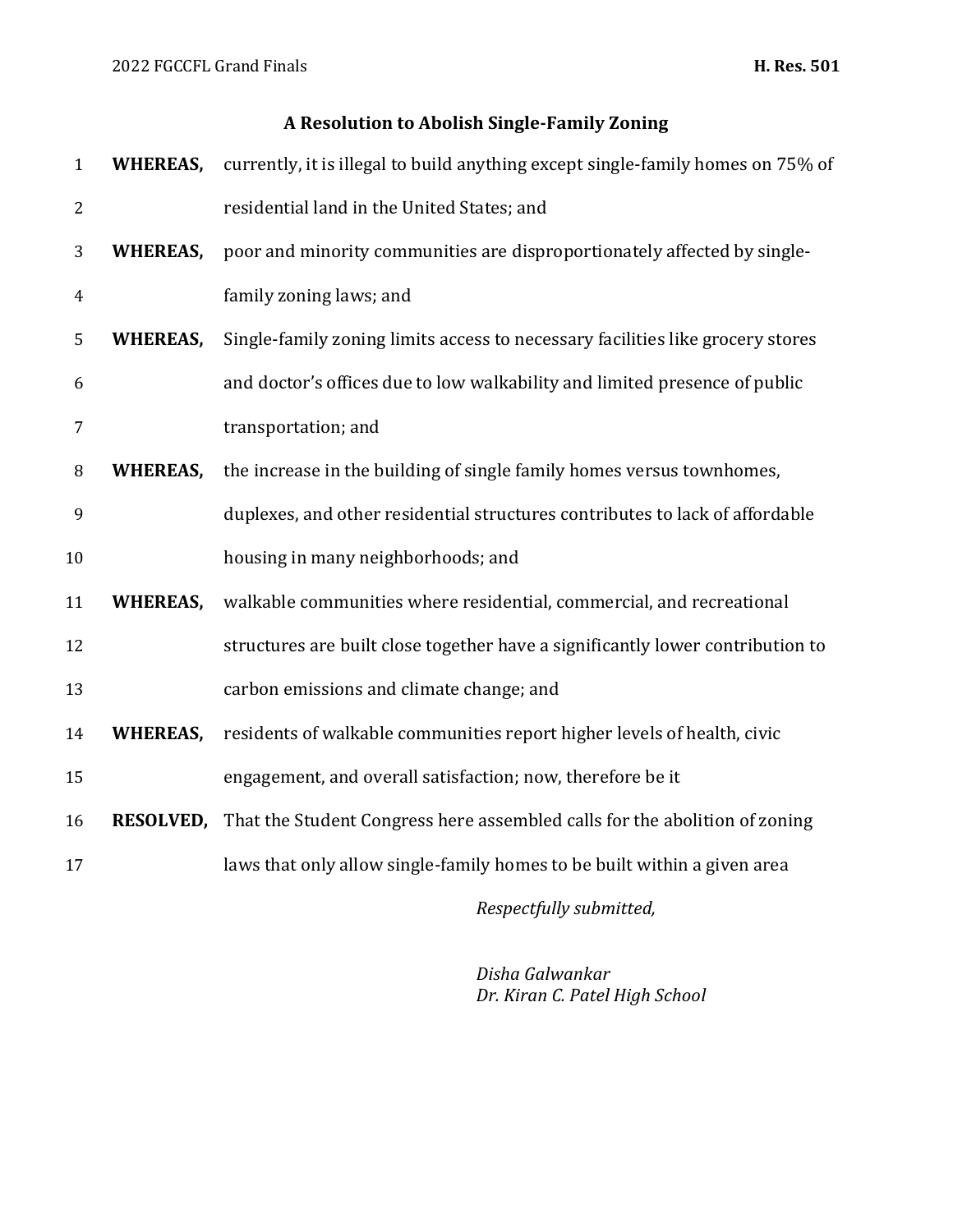## **A Bill to Reform Drug Policy**

| $\mathbf{1}$ |                   | BE IT ENACTED BY THE STUDENT CONGRESS HERE ASSEMBLED THAT:                                      |
|--------------|-------------------|-------------------------------------------------------------------------------------------------|
| 2            |                   | <b>SECTION 1.</b> A. The United States shall increase funding to federal and state rehab        |
| 3            |                   | programs by 500 million dollars each.                                                           |
| 4            |                   | B. The United States shall create a permanent federal harm reduction                            |
| 5            |                   | program to create zones in certain cities across the country to allow the use                   |
| 6            |                   | and possession of all controlled substances. Cities may apply to participate in                 |
| 7            |                   | this program and shall receive 220 million dollars to fund it.                                  |
| 8            | <b>SECTION 2.</b> | A. "Rehab programs" shall be defined as government sponsored programs                           |
| 9            |                   | that have proven to decrease drug use and focus on crime prevention and                         |
| 10           |                   | public health.                                                                                  |
| 11           |                   | B. A "harm reduction program" is a program that engages in education,                           |
| 12           |                   | treatment, risk reduction, and prevention of drug use.                                          |
| 13           | <b>SECTION 3.</b> | The Department of Justice shall be responsible for enforcing the provisions of                  |
| 14           |                   | this bill.                                                                                      |
| 15           | <b>SECTION 4.</b> | The provisions of this bill shall take effect on January 1, 2023.                               |
| 16           |                   | <b>SECTION 5.</b> All laws in conflict with this legislation are hereby declared null and void. |
|              |                   | Respectfully submitted,                                                                         |

*Ray Min Pine View School*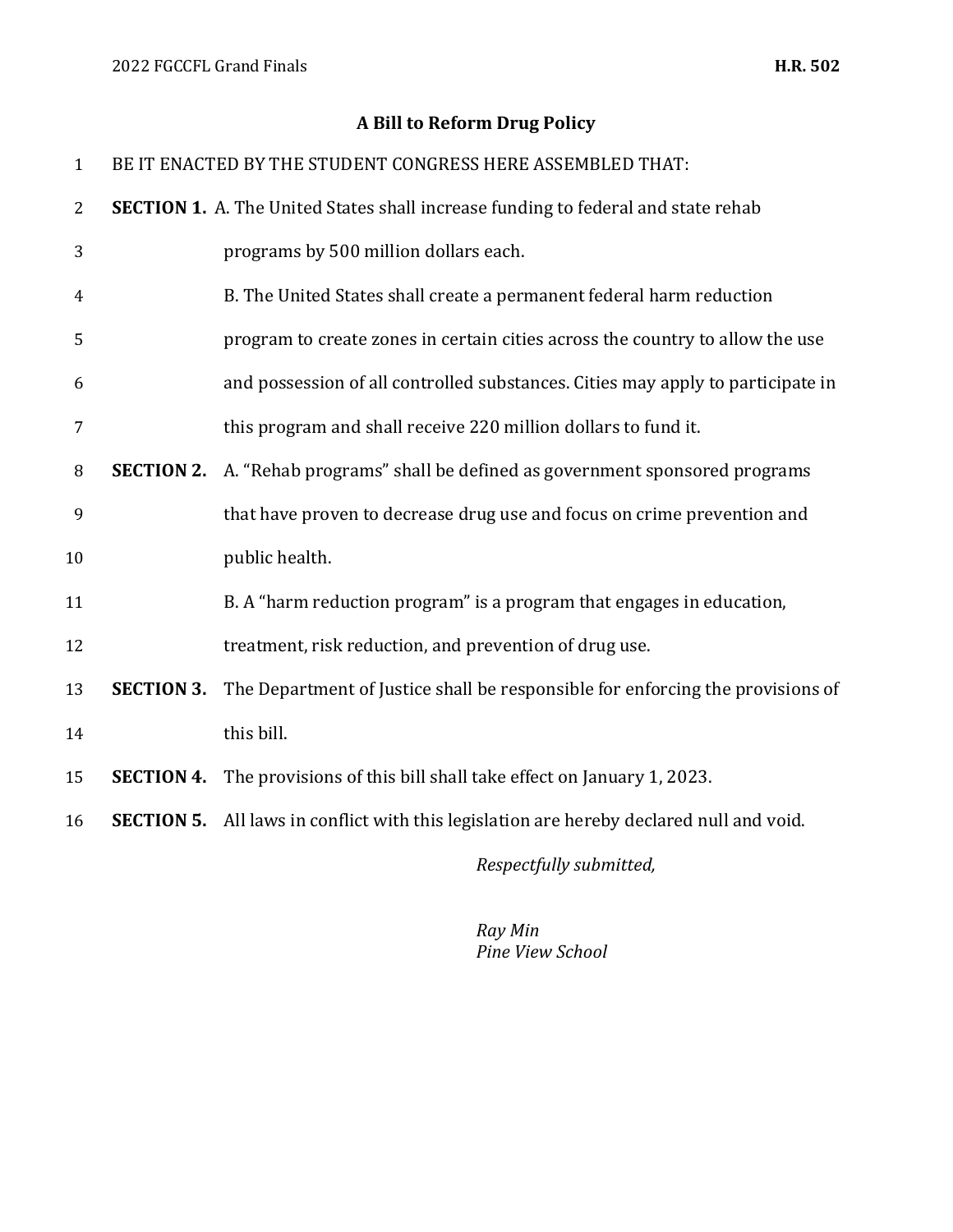#### **A Bill to Mandate Same Day Voter Registration**

BE IT ENACTED BY THE STUDENT CONGRESS HERE ASSEMBLED THAT:

|  | <b>SECTION 1.</b> The United States shall mandate same-day voter registration for all federal |
|--|-----------------------------------------------------------------------------------------------|
|  | and state elections at all polling centers for these elections.                               |

- **SECTION 2.** A. Polling centers are defined as where citizens cast their ballots for both federal and state elections.
- B. Eligible voters must present proof of photo identification and proof of
- residency when proceeding through same day voter registration at the

polling center.

- **SECTION 3.** A. The Federal Election Commission and the United States Election
- Assistance Commission shall be responsible for enforcing the provisions of 11 this bill.
- B. One hundred million dollars in grant aid will be distributed proportionally
- among states who do not currently have same day voter registration abilities
- to help these states follow the provisions of this legislation.
- C. Any state that fails to follow the provisions of this bill will be fined fifty million dollars.
- **SECTION 4.** The provisions of this bill shall take effect one year after passage.
- **SECTION 5.** All laws in conflict with this legislation are hereby declared null and void.

*Respectfully submitted,*

*Sonica Prakash Pine View School*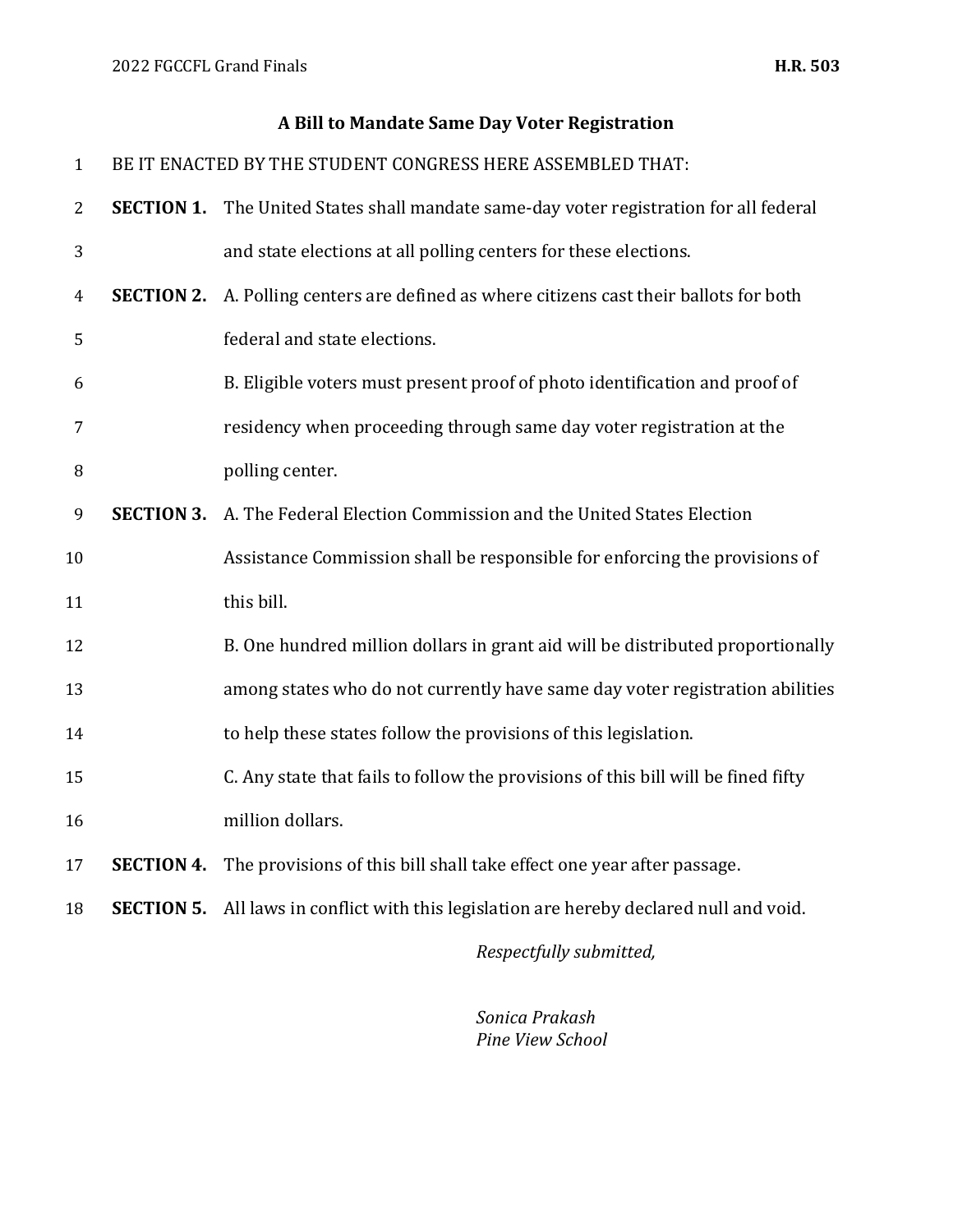### **A Resolution to Reduce the United States' Waste Production**

| $\mathbf{1}$ | WHEREAS,        | The United States produces almost 300 million tons of waste yearly causing           |
|--------------|-----------------|--------------------------------------------------------------------------------------|
| 2            |                 | over filled landfills and environmental deterioration; and                           |
| 3            | <b>WHEREAS,</b> | About 76% of the United States waste production is caused by non-food                |
| 4            |                 | products; and                                                                        |
| 5            | WHEREAS,        | The negative impact of high waste production leads to poor human health,             |
| 6            |                 | leaching of toxins, and high pollution rates; now, therefore, be it                  |
| 7            |                 | <b>RESOLVED.</b> That the Student Congress here assembled create a plan to limit the |
| 8            |                 | destruction of non-food products to promote recycling and donations.                 |
|              |                 |                                                                                      |

*Respectfully submitted,*

*Anika Sackerlotzky Sarasota High School*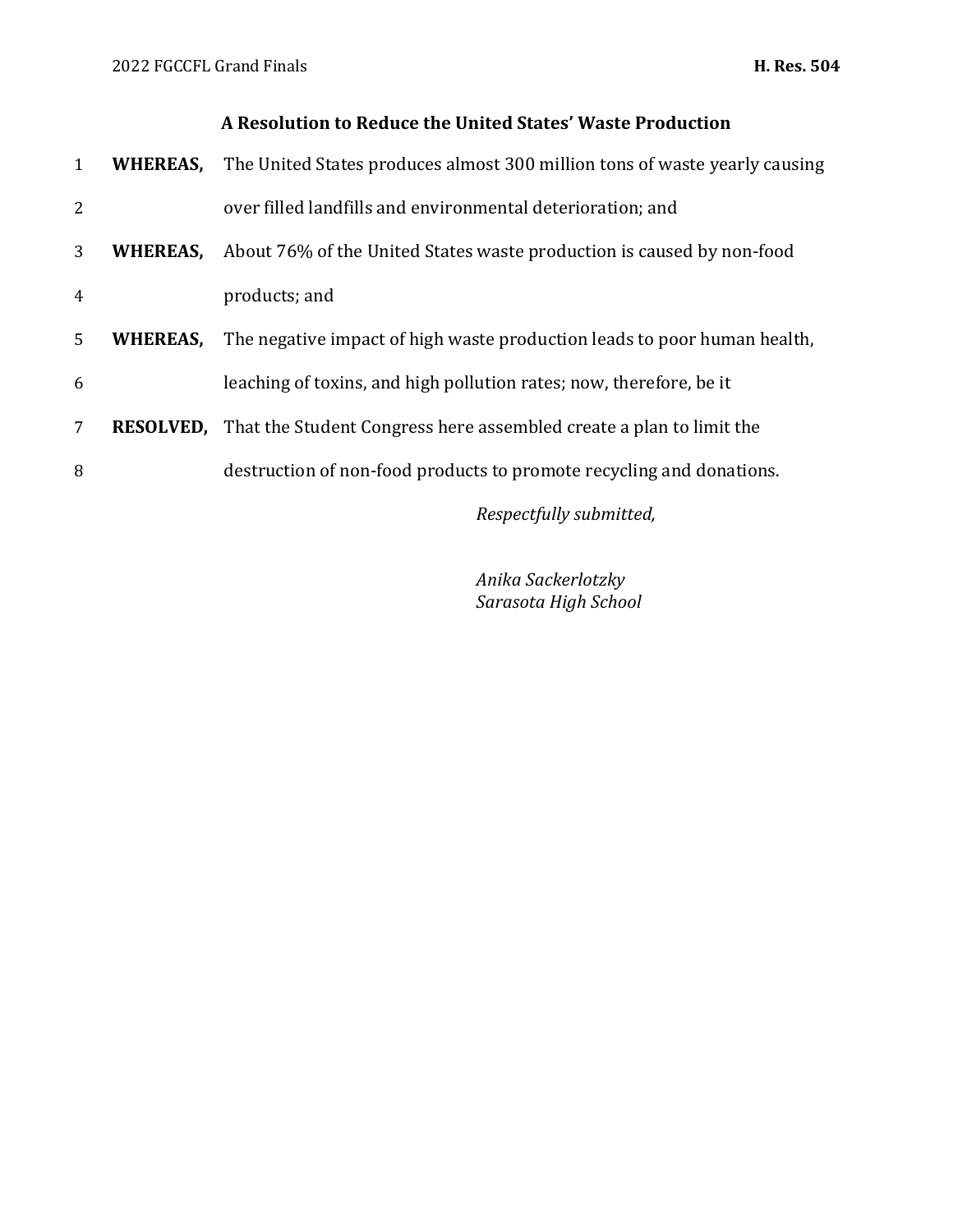#### **A Resolution to Provide Humanitarian Aid to Ukraine**

 **WHEREAS,** Ukraine and Russia are currently embroiled in an ongoing territorial conflict; and **WHEREAS,** For years, Ukraine and its citizens have been highly pressured due to the

Russian annexation of Crimea; and

- **WHEREAS,** The conflict escalated further due to Russian disagreement over the
- intervention of the North Atlantic Treaty Organization (NATO); and
- **WHEREAS,** Though the United States has recently provided Ukraine with ammunition
- and weaponry, the growth of the conflict with Russia has further emphasized
- Ukraine's need for humanitarian aid; and
- **WHEREAS,** It is vital to the survival of Ukraine that the U.S. provides aid in order to
- support Ukraine in its struggle against Russia; now, therefore, be it
- **RESOLVED,** That the Student Congress here assembled insists upon providing
- humanitarian aid to the nation of Ukraine.

*Respectfully submitted,*

*Sraddha Karthik Sickles High School*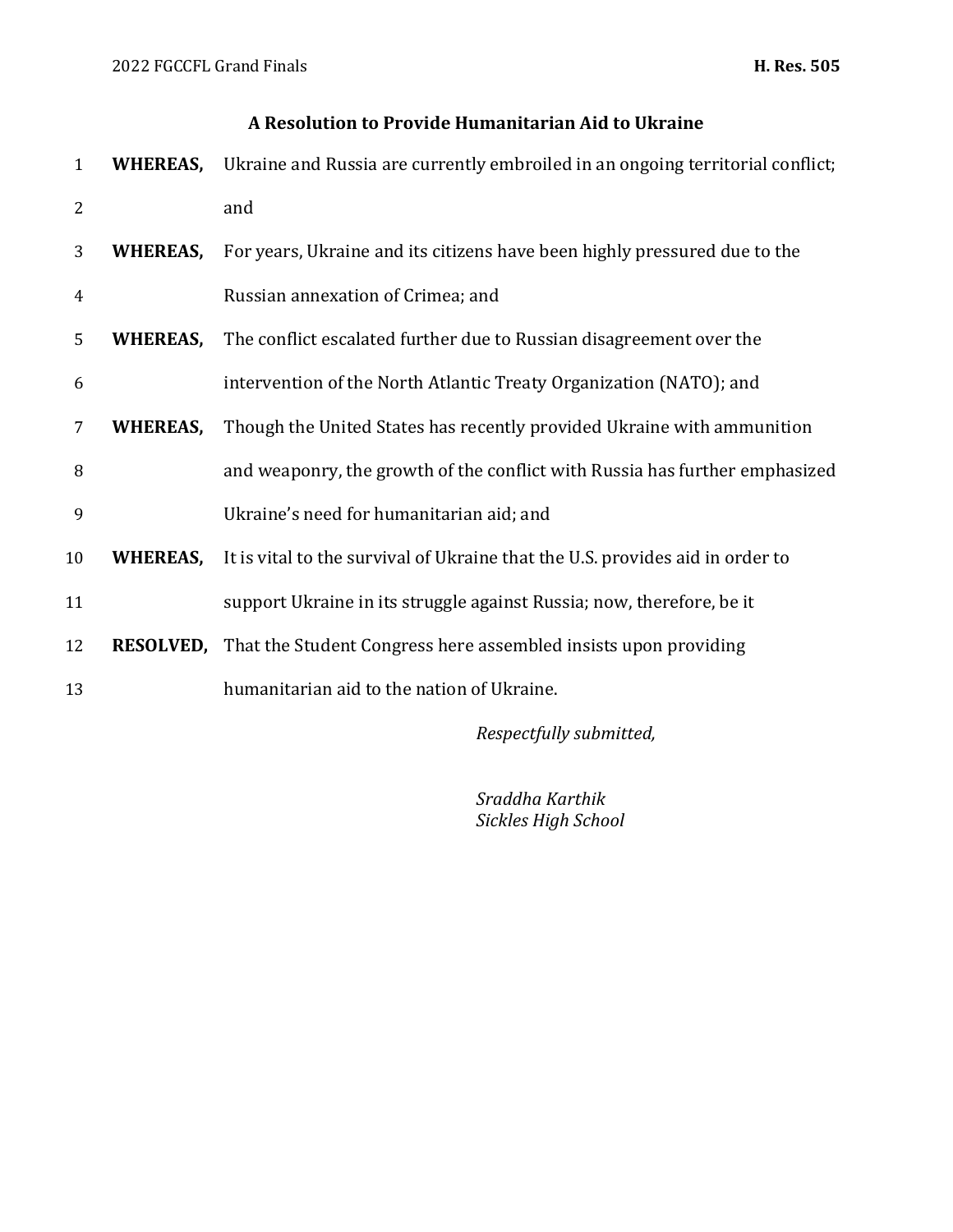#### **A Bill to Require Meat Producers to Disclose Resources Consumed**

BE IT ENACTED BY THE STUDENT CONGRESS HERE ASSEMBLED THAT:

- **SECTION 1.** Producers of meat and poultry for retail sale shall be required to inform consumers about the resources used to make the meat.
- **SECTION 2.** A. The information to be disclosed shall include the carbon footprint, water
- consumption, and waste production associated with the meat as well as
- other information deemed relevant by the Secretary of Agriculture.
- B. The required information shall be disclosed on a clearly visible, legible,
- and unobstructed label on the front of any packaging material.
- **SECTION 3.** The Department of Agriculture shall be responsible for enforcing the
- provisions of this bill. Violations of the provisions of this bill shall be
- **punished as violations of the Federal Meat Inspection Act or the Poultry**
- Products Inspection Act.
- **SECTION 4.** The provisions of this bill shall take effect one year after passage.
- **SECTION 5.** All laws in conflict with this legislation are hereby declared null and void.

*Respectfully submitted,*

*Chloe Billaut Southeast High School*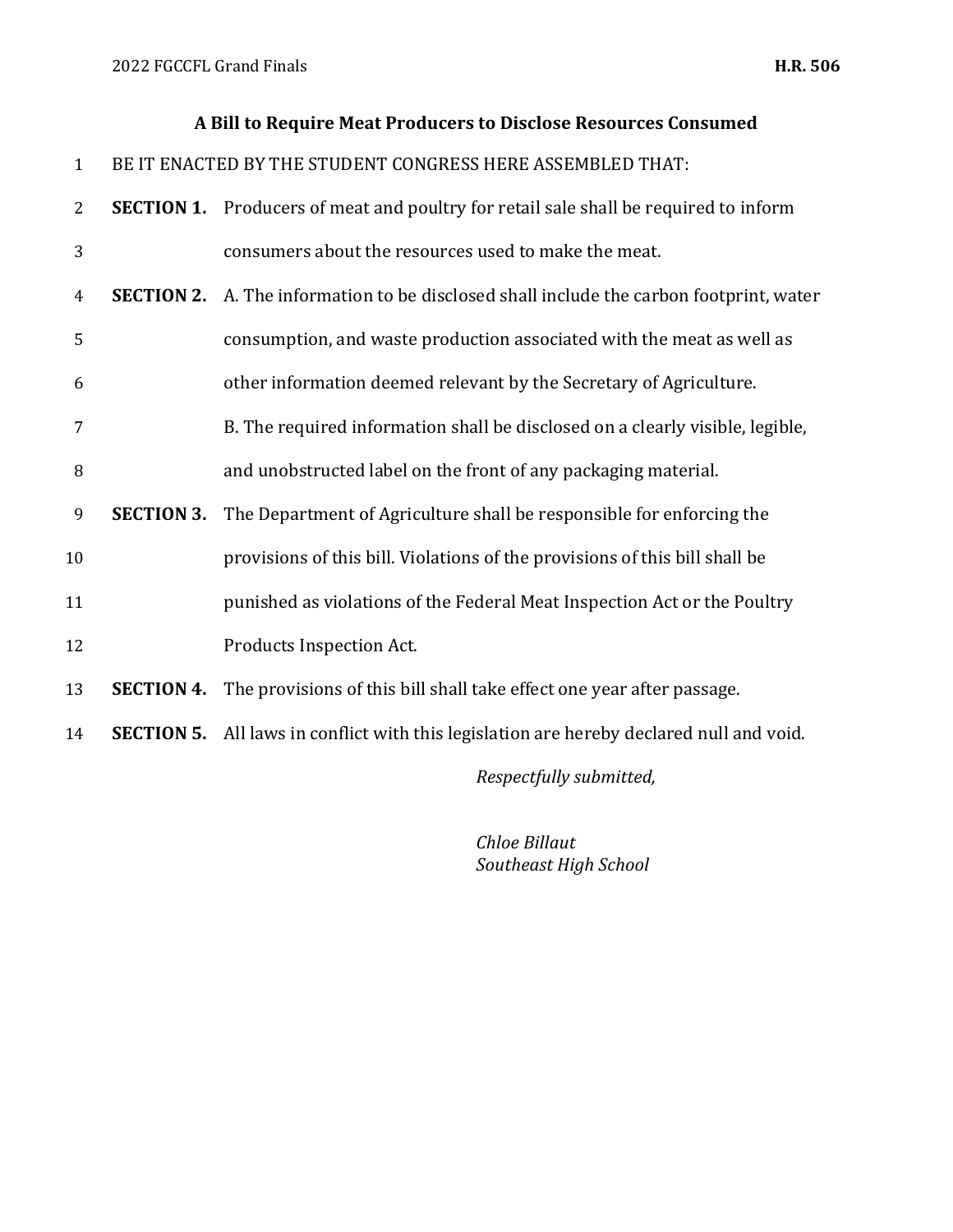## **A Resolution to Increase Funding for the IRS**

| $\mathbf{1}$ | <b>WHEREAS,</b> | The IRS is severely underfunded and a little funding can go a long way in this       |
|--------------|-----------------|--------------------------------------------------------------------------------------|
| 2            |                 | situation; and                                                                       |
| 3            | <b>WHEREAS,</b> | Approximately \$36 million in deficit could be saved from the congressional          |
| 4            |                 | budget with increased funding for the IRS; and                                       |
| 5            | WHEREAS,        | A severely underfunded IRS, like our current one, leads to making it harder          |
| 6            |                 | for citizens to file taxes and do finances correctly; and                            |
| 7            | <b>WHEREAS,</b> | That leads to tax fraud being easier to accidentally commit; and                     |
| 8            | <b>WHEREAS,</b> | The IRS doesn't have enough resources to strictly regulate richer                    |
| 9            |                 | constituents as well; and                                                            |
| 10           | WHEREAS,        | That leads to richer constituents taking advantage of such loopholes; and            |
| 11           | WHEREAS,        | That leads to a greater economic disparity; now, therefore, be it                    |
| 12           |                 | RESOLVED, That the Student Congress here assembled calls for an increase for funding |
| 13           |                 | for the IRS by \$600 million; and be it                                              |
| 14           |                 | FURTHER RESOLVED, That such funds will be reallocated from the overly funded defense |
| 15           |                 | budget of \$715 billion.                                                             |
|              |                 |                                                                                      |

*Respectfully submitted,*

*Strawberry Crest High School*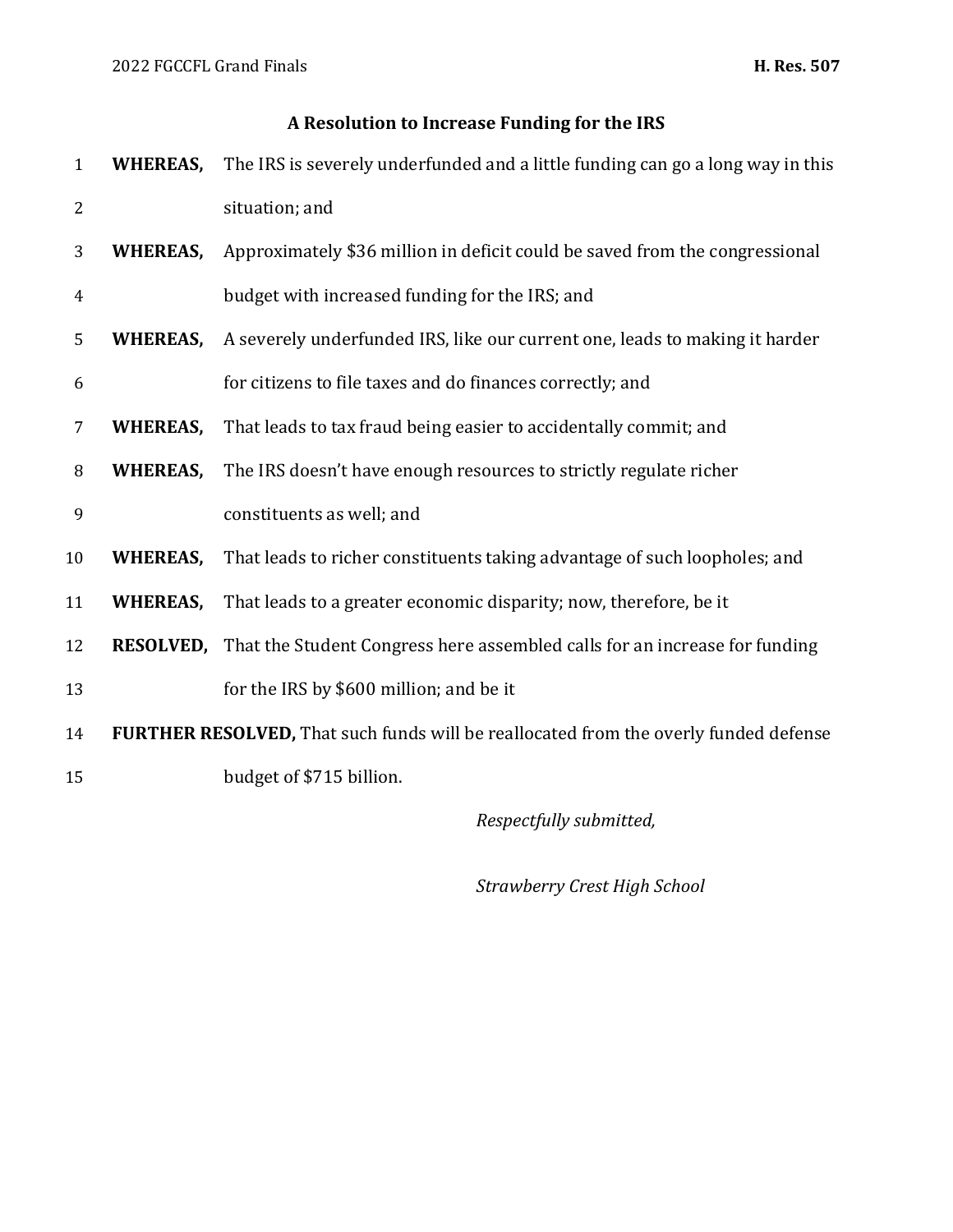## **A Resolution to Establish a National "Johns Registry"**

| $\mathbf{1}$   |                 | <b>WHEREAS,</b> Sex trafficking is a rapidly increasing problem nationwide; and             |
|----------------|-----------------|---------------------------------------------------------------------------------------------|
| $\overline{2}$ |                 | <b>WHEREAS,</b> The main demand for sex trafficking is in prostitution; and                 |
| 3              | <b>WHEREAS,</b> | Hundreds of thousands of men, women, and children are trafficked and used                   |
| $\overline{4}$ |                 | in prostitution each year; and                                                              |
| 5              |                 | <b>WHEREAS,</b> Florida has created a "Johns Registry" to publicly shame those convicted of |
| 6              |                 | soliciting prostitution; and                                                                |
| 7              | WHEREAS,        | Florida is currently the only state that has such a registry; and                           |
| 8              |                 | <b>WHEREAS,</b> If extended nationally, the registry could be used to deter solicitation of |
| 9              |                 | prostitution through public shaming; now, therefore, be it                                  |
| 10             |                 | <b>RESOLVED</b> , That the Student Congress here assembled calls for an establishment of a  |
| 11             |                 | national "Johns Registry"; and be it                                                        |
| 12             |                 | FURTHER RESOLVED, The registry will be divided by each state and only apply to states in    |
| 13             |                 | which prostitution is illegal.                                                              |

*Respectfully submitted,*

*Riley Hall Wharton High School*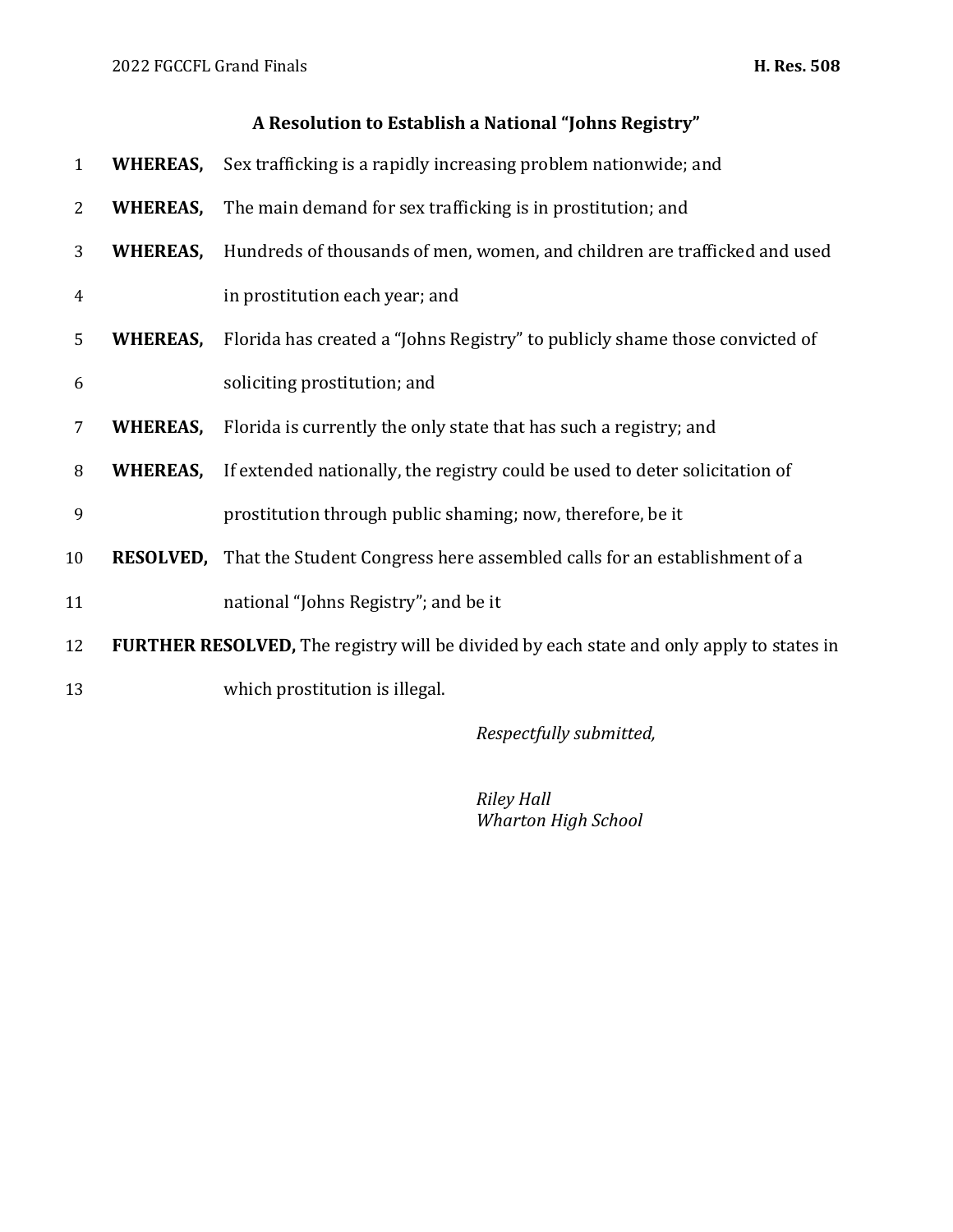### **A Bill to Allow OSHA to Enforce Public Health Measures**

BE IT ENACTED BY THE STUDENT CONGRESS HERE ASSEMBLED THAT:

| 2  | <b>SECTION 1.</b> | The Occupational Safety and Health Administration (OSHA) shall have the       |
|----|-------------------|-------------------------------------------------------------------------------|
| 3  |                   | authority to require employers to take reasonable actions to protect          |
| 4  |                   | employee health upon recommendation of the Centers for Disease Control        |
| 5  |                   | and Prevention.                                                               |
| 6  | <b>SECTION 2.</b> | A. As used herein, "reasonable actions" shall include, but not be limited to, |
| 7  |                   | vaccine mandates, testing requirements, and masking or other personal         |
| 8  |                   | protective equipment requirements to protect against COVID-19 and other       |
| 9  |                   | infectious diseases.                                                          |
| 10 |                   | B. All OSHA mandates issued under the provisions of this bill shall include   |
| 11 |                   | reasonable accommodations for medical or religious needs.                     |
| 12 | <b>SECTION 3.</b> | The Department of Labor shall be responsible for enforcing the provisions of  |
| 13 |                   | this bill.                                                                    |
| 14 | <b>SECTION 4.</b> | The provisions of this bill shall take effect immediately upon passage.       |
| 15 | <b>SECTION 5.</b> | All laws in conflict with this legislation are hereby declared null and void. |
|    |                   | Respectfully submitted,                                                       |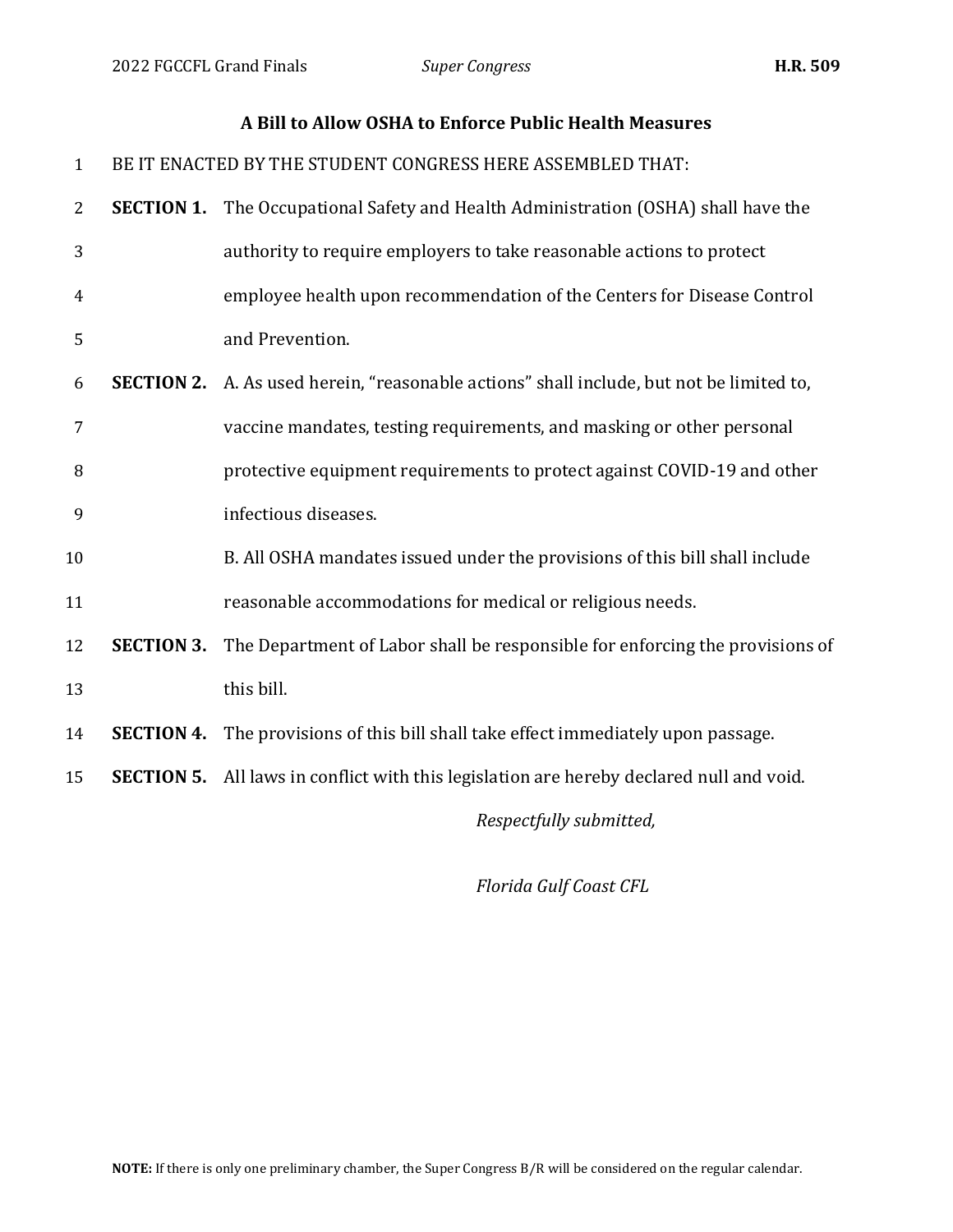#### **A Bill to Tie Apportionment to Voting Rights**

BE IT ENACTED BY THE STUDENT CONGRESS HERE ASSEMBLED THAT:

- **SECTION 1.** For purposes of Congressional apportionment, states' populations shall be reduced by the fraction of citizens 18 years of age or older whose right to vote had been denied or abridged by any means, for any reason other than felony conviction, as provided in the Fourteenth Amendment.
- **SECTION 2.** A. As used herein, the right to vote shall be considered "denied or abridged" if registering to vote, maintaining a valid registration, or voting in any election
- requires a person to incur any costs or expend more than minimal effort.
- "Vote dilution" shall not be considered an abridgment of voting rights for **purposes of this bill.**
- B. Sampling data produced by the Bureau of the Census may be used for computations under this bill, except that total state populations shall be determined by actual enumeration.
- **SECTION 3.** A. The Department of Justice and the Department of Commerce shall be responsible for enforcing the provisions of this bill.
- B. The computations required by this bill shall be made immediately for the 2022 Congressional election, and subsequently shall be made prior to the publication of data from each decennial census.
- **SECTION 4.** The provisions of this bill shall take effect immediately upon passage.
- **SECTION 5.** All laws in conflict with this legislation are hereby declared null and void.

*Respectfully submitted,*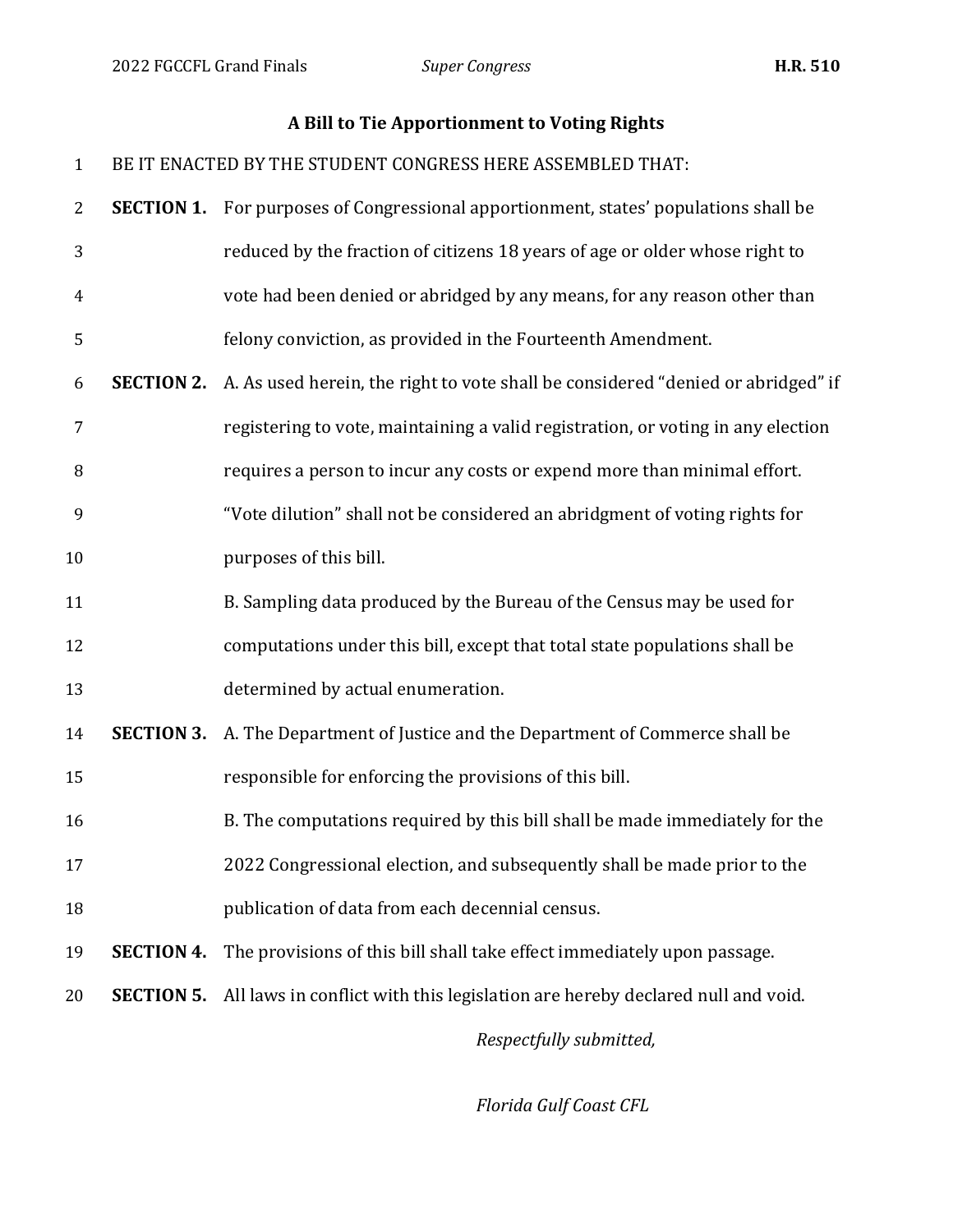# **A Bill to Limit the Effective Term of Supreme Court Justices** BE IT ENACTED BY THE STUDENT CONGRESS HERE ASSEMBLED THAT: **SECTION 1.** A new vacancy shall be deemed to exist for an associate justice of the Supreme Court of the United States on the first Monday in July of every odd- numbered year. **SECTION 2.** A. All cases heard under the Supreme Court's appellate jurisdiction shall be decided by the Chief Justice and the eight associate justices with the least seniority who are not recused. If the Chief Justice is recused, the case shall be decided by the nine associate justices with the least seniority. B. Federal rules governing recusal shall apply fully to justices of the Supreme Court. **SECTION 3.** A. The Judicial Conference of the United States shall be responsible for enforcing the provisions of this bill. B. Vacancies arising due to the departure of an associate justice appointed **prior to passage of this bill shall not be filled if the Supreme Court still has at**  least nine justices. **SECTION 4.** The provisions of this bill shall take effect immediately upon passage. **SECTION 5.** All laws in conflict with this legislation are hereby declared null and void. *Respectfully submitted,*